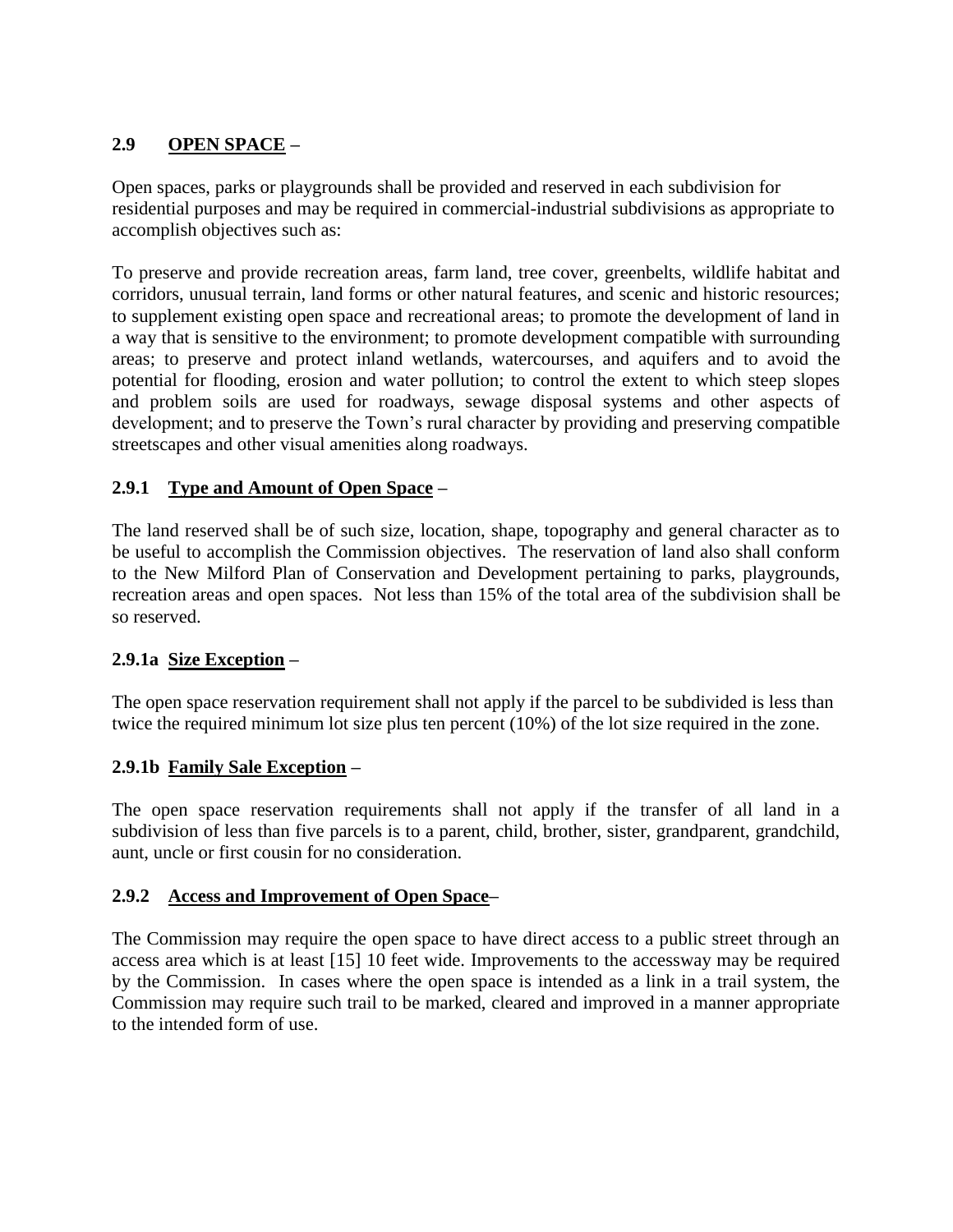## **2.9.3 Fees in Lieu of Open Space–**

When conditions such as subdivision size, population density, existing municipal facilities, topography, or other site- or development-specific characteristics are such that on-site open space is not desirable, the Commission may require the applicant to provide a fee in lieu of open space or a combination of land and fee.

#### **2.9.3a Amount –**

Such payment or combination of payment and the fair market value of land transferred shall equal no more than 10 percent of the fair market value of the land to be subdivided before subdivision approval. The fair market value shall be determined by an appraiser jointly selected by the Commission and the applicant, with the cost to be borne by the applicant.

#### **2.9.3b Method of Payment –**

A fraction of such payment the numerator of which is one and the denominator of which is the number of approved parcels in the subdivision shall be made at the time of the sale of each approved parcel of land in the subdivision and placed in a fund which shall be used for the purpose of preserving open space or acquiring additional land for open space or for recreational or agricultural purposes. Each approved lot on the subdivision plan shall have a note placed thereon stating the exact dollar amount to be paid to the Town at the time of sale of the lot as required by these regulations.

#### **2.9.4 Open Space Ownership and Preservation–**

The type ownership and method of preservation for land dedicated to open space purposes shall be selected by the applicant subject to Commission approval. Ownership may include, but is not limited to: The Town of New Milford, pursuant to the Town Charter; a non-profit land preservation organization, also subject to their acceptance; or a neighborhood lot owners' association. The method of preservation conveyance may be a fee interest or a permanent conservation easement.

#### **2.9.4a Owners Association –**

If the open space is owned and maintained by an owners association, the developer shall file a declaration of covenants and restrictions that will govern the association, to be submitted with the application. The provisions shall include, but are not necessarily limited to, the following:

- 1) The association must be established before any lot is sold.
- 2) Membership must be mandatory for each buyer and any successive buyer.
- 3) The open space restrictions must be permanent.